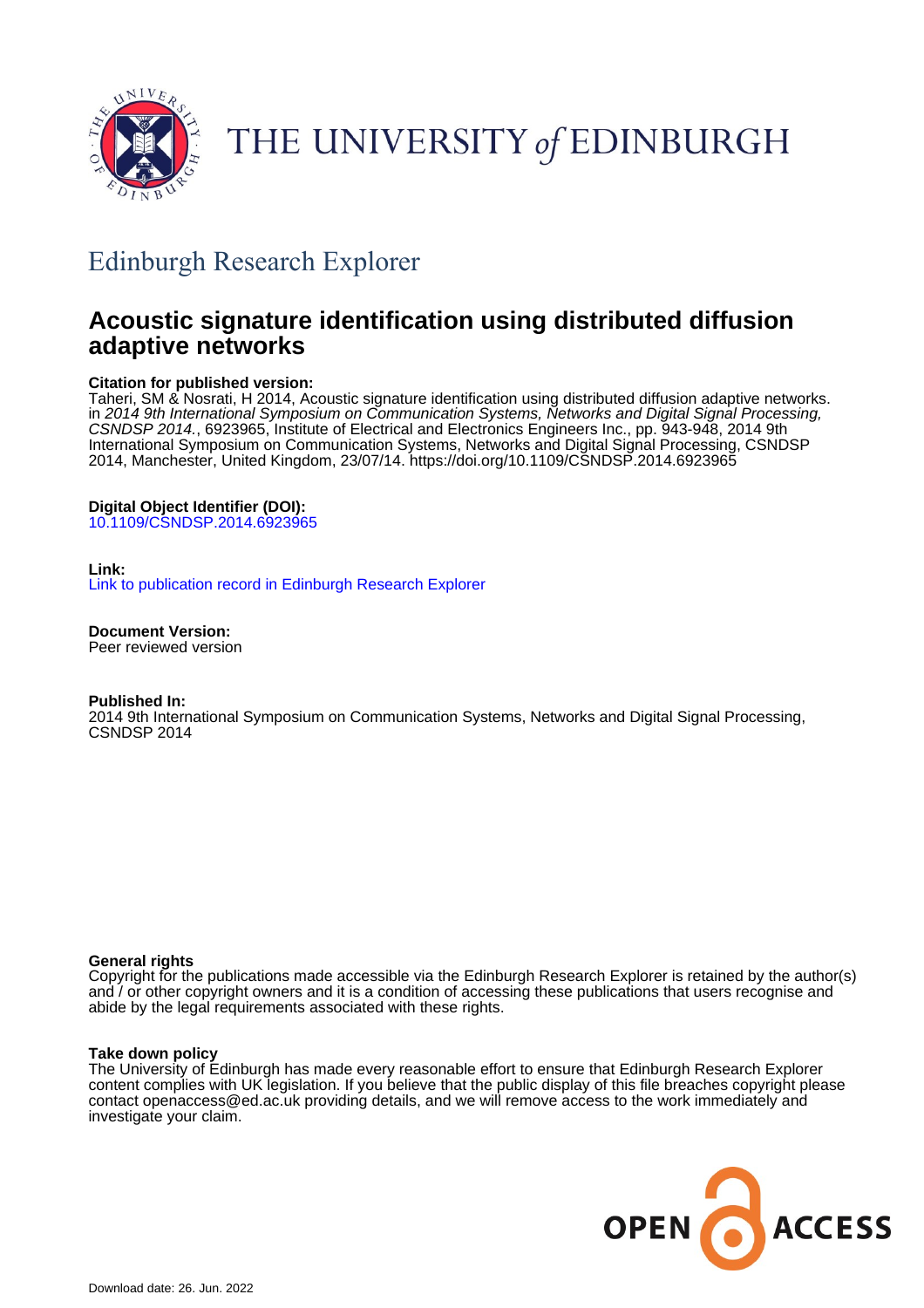## Acoustic Signature Identification Using Distributed Diffusion Adaptive Networks

Sayed Mostafa Taheri Communications and Information Systems Group Barthawa Institute of Technology, Mashahd, Iran. Email: s.m.taheri@ieee.org

*Abstract*—In this paper, we propose using distributed diffusion adaptive networks for acoustic signature identification, as a timevarying autoregressive (TVAR) stochastic model. A distributed adaptive sensor network considers spatio-temporal challenges simultaneously. To analyze diffusion networks under TVAR modeling problem circumstances, we investigate and elaborate on their performance under non-stationary conditions. Different versions of diffusion networks are then theoretically compared under the problem conditions. Furthermore, their superiority to single point observations is shown. Finally, the proposed algorithms are implemented on a raw and real sensor network dataset recorded from moving vehicles. The experimental results well support the theoretical findings, and demonstrate the excellence and efficacy of distributed diffusion adaptive networks for this case.

*Keywords*—Acoustic signature identification; TVAR modelling; Adaptive networks; Diffusion LMS; Distributed estimation.

### I. INTRODUCTION

An acoustic signature contains a considerable amount of information about its source. This information can be used for variety of applications including source classification, detection, and tracking [1], [2]. Also, source localization and motion parameter estimation are possible using acoustic sensors [3], [4]. Having passive, low-cost, deployable nature as well as being low-power, make the acoustic sensors an unsurpassed choice for surveillance applications for both ground and air vehicles.

Autoregressive (AR) modelling, as a parametric method, is a well-known solution for extracting acoustic signature . While the AR model is well-fitted to stationary signals, the practical acoustic signals are always seen to be of non-stationary nature. The non-stationarity usually arises from source and environment spatio-temporal variations. To increase the accuracy and reliability, non-stationary nature is considered defining a Time-Varying Autoregressive model (TVAR) [5].

Since the acoustic signal propagates over a geographical region, physically, every fixed point observes the process with a limited quality. Moreover, source movements do add more complexity to this problem. To deal with this challenge, multiple observations should be involved in the modeling procedure. If a more comprehensive estimation is desired to be obtained by merging multiple observations, a sensor network thus needs to be implemented, in which some of the nodes are linked together. Nodes are allowed to cooperate with each other, mostly through wireless links. Adaptive network which was first introduced in [6] is a general model that is

Hamed Nosrati Faculty of Electrical Engineering Sahand University of Technology, Tabriz, Iran. Email: h nosrati@sut.ac.ir

capable of being fitted to sensor networks. In this paradigm, adaptive filters are networked together to estimate an unknown parameter. Adaptive networks are divided into two main categories from the topology point of view, incremental and diffusion. Incremental adaptive networks cycle the network in a Hamiltonian path, where each adaptation step needs a full cycle [7]. Although a full cycle in each adaptation step gives an overall result, finding a Hamiltonian path, susceptibility to node and link failure, and time-consuming adaptation step are some serious obstacles for this topology. In diffusion topology, every node prepares a local estimation consulting with its adjacent nodes only [8], addressing the increment's drawbacks with a reasonable trade-off.

In this research, we propose employing a diffusion adaptive network for acoustic signature identification problem. Considering a TVAR model for the acoustic signal, the adaptive network solve the spatio-temporal problem simultaneously. In one side, we regard both adapt-then-combine (ATC) and combine-then-adapt (CTA) versions and in other side a simple algorithm based on individual estimations is considered. The performance of the proposed methods are compared in terms of the network steady-state mean-square deviation (MSD) and excess mean-square error (EMSE). Since the diffusion networks have to work under non-stationary conditions, the error criteria should be extracted under these conditions. The performance of diffusion adaptive network is concisely investigated in [7] aimed at information exchange version only and various diffusion algorithms errors were neither obtained nor compared. In this research, we investigate and elaborate on diffusion adaptive networks performances without information exchange. Network steady-state MSD and EMSE are extracted for different versions and they are also compared in TVAR model identification problem. By proposing diffusion adaptive networks for acoustic signature identification, we investigate the theoretical results and implement the methods on a real dataset. It is worth noting, while the adaptive networks have been proposed for a decade, they have not been implemented on any raw data so far. We use the data collected in situational experiment (SITEX02), organized by DARPA/IXOs SensIT (Sensor Information Technology) program.

This paper is organized as follows. The TVAR model for acoustic signature identification is expressed in Section II. Employing diffusion adaptive networks is proposed in Section III. In Section IV diffusion adaptive networks are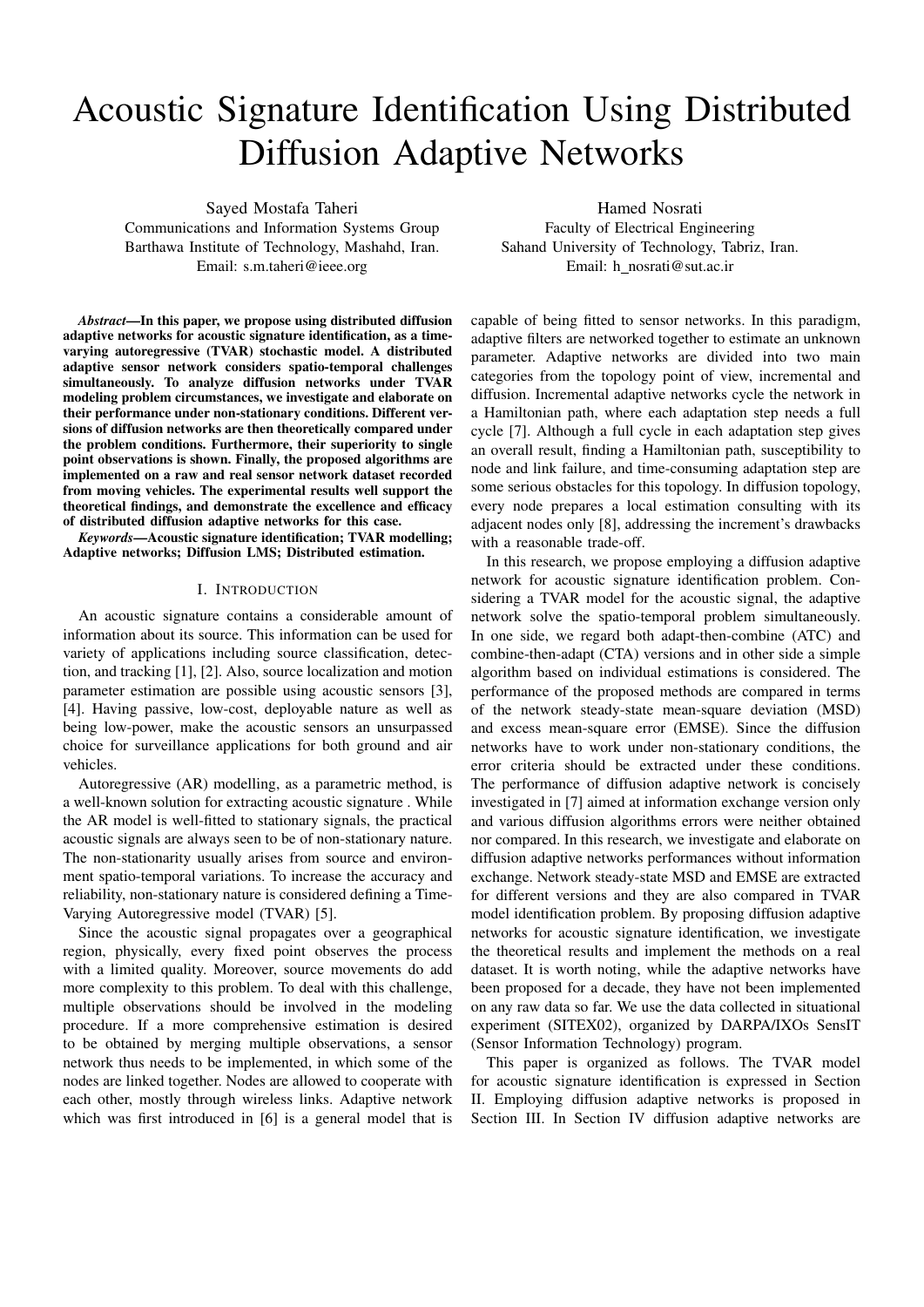investigated under non-stationary conditions and compared in TVAR case. Finally, in Section V, the proposed algorithms are implemented on the real recorded acoustic data from moving vehicles.

### II. PROBLEM FORMULATION

Using TVAR model for acoustic signals to consider nonstationery nature is a well-known approach [5], [9]. A TVAR model with order *p* is expressed for a non-stationary signal as follows:

$$
x(n) = -\sum_{k=1}^{p} a_i(k)x(n-k) + u(n)
$$
 (1)

where the current value of signal  $x(n)$ , is a weighted sum of the previous values biased by a driving sequence *u*(*n*). The driving sequence is assumed to be a zero-mean Gaussian process. The assessment in this model is associated with the estimation of model's parameter,  $a_i(k)$ , which determines the weights of the summation. In this equation, the model's parameter is allowed to change with time *i*. In adaptive solution, a dynamic model is regraded for the time-varying parameter and is constructed based on an adaptive filter which takes the advantages of self-tuning feature .

In considerable variety of practical applications we are confronted with real-time challenges, wherein the parameters should be estimated online. In these cases, providing instantaneous value of parameters based on last inputs and outputs, adaptive methods demonstrate an unsurpassed performance. Apart from sensitivity of adaptive procedures to noise, their online feature is convincing enough to apply them for realtime model identification. Moreover, adaptive methods have a strong mathematical support where their strengths and weaknesses are predictable. In this paper, we focus on adaptive solution and analyze the model in a networked form.

Assuming *a<sup>i</sup>* as a vector consisting of the unknown parameters, the dynamic model is expressed as follows:

$$
a_i = a_{i-1} + \nabla a_i
$$

where  $\nabla a_i$  represents the innovation term, which could be different based on the applied adaptation rule. For instance, if LMS rule is employed, the recursion is formulated as follows:

$$
\hat{a}_{p,i} = \hat{a}_{p,i-1} + \mu \ x_{p,i}^* \ e(i)
$$
  
\n
$$
x_{p,i} = \left[ x(i-1), x(i-2), \dots, x(i-p) \right]
$$
  
\n
$$
e(i) = x(i) - x_{p,i} \ \hat{a}_{p,i}
$$

where,  $\mu$  is the adaptation step or learning rate,  $x_{p,i}$  is a vector containing the last  $p$  measurements and  $e(i)$  denotes the estimation error. Using this adaptation rule, an adaptive filter estimates the unknown vector.

### III. TVAR MODEL IDENTIFICATION USING DIFFUSION ADAPTIVE NETWORKS

The process is propagated over a geographical region in some occasions and such distribution leads to spatial variations, as well. In these circumstances, relying only on a

single point's observations leads to a rudimentary estimation. Hence, for spatio-temporal analysis, sensor networks should be employed.

Consider a set of *N* sensor nodes dispersed in a geographical region measuring a particular parameter of a random process. At each time instant, every node (*k*), collects a scalar measurement  $(d_k(i))$  and a regressor vector  $(u_{k,i})$  while these two measured quantities are assumed to be linearly related through an unknown vector,  $w^{\circ}$ . It is also assumed that the observed quantities are corrupted by an additive noise  $(v_k(i))$ through a conventional linear regressor model, thus:

$$
d_k(i) = u_{k,i} w^{\circ} + v_k(i), \qquad k = 1, ..., N \qquad (2)
$$

The general objective in adaptive networks is to estimate the optimal vector,  $w^{\circ}$  that minimizes the mean-square error (MSE):

$$
w^{\circ} = \underset{w}{\text{argmin}} \frac{1}{N} \sum_{k=1}^{N} \mathbb{E}|\boldsymbol{d}_{k} - \boldsymbol{u}_{k} |^{2} \tag{3}
$$

An adaptive network is formed by *N* networked adaptive filters cooperating with each other to solve the estimation problems. Distributed diffused plan was proposed as a solution in [10]. In this method, each node uses information of all of the adjacent nodes. For this purpose, node *k* makes local combination (i.e.,  $\psi_{k,i-1}$ ) of all the neighbouring nodes . This combination can be expressed by the following equation:

$$
\psi_{k,i-1} = \sum_{\ell \in \mathcal{N}_k} a_{k,l} \phi_{l,i} \tag{4}
$$

where  $\phi_{l,i}$  is an individual estimation in node *l* and iteration *i*. *ℓ* represents the set of neighboring nodes (including node  $k$  itself), and  $a_{k,l}$  denotes the coefficients used to combine adjacent individual estimations . This technique is summurized in Algorithm 1, wherein the adaptation step is followed by combination step (adapt-then-combine (ATC)). The combination and adaptation steps can be swapped. In this case, combine-then-adapt (CTA) version of diffusion strategy is employed [8].

A primitive adaptive solution is employing individual adaptive nodes whereby the network and cooperation are negated. Expectedly, this mode will not prepare a comprehensive estimation since the nodes do not consult with each other. If we are aimed at investigating the efficiency of adaptive networks, obviously, the performance should be compared with nocooperation algorithm.

| <b>Algorithm 1</b> Distributed LMS diffusion ATC [8]                         |  |
|------------------------------------------------------------------------------|--|
| Start with an initial estimate, $\phi_{\ell,-1}$ :                           |  |
| In each iteration $i > 0$ :                                                  |  |
| For each node k:                                                             |  |
| 1: Adapt local estimation:                                                   |  |
| $\phi_{k,i} = \psi_{k,i-1} + \mu_k u_{k,i}^*(d_k(i) - u_{k,i} \psi_{k,i-1})$ |  |
| 2: Combine local estimations:                                                |  |
| $\psi_{k,i} = \sum a_{k,l} \phi_{l,i}$<br>$l \in N$                          |  |
|                                                                              |  |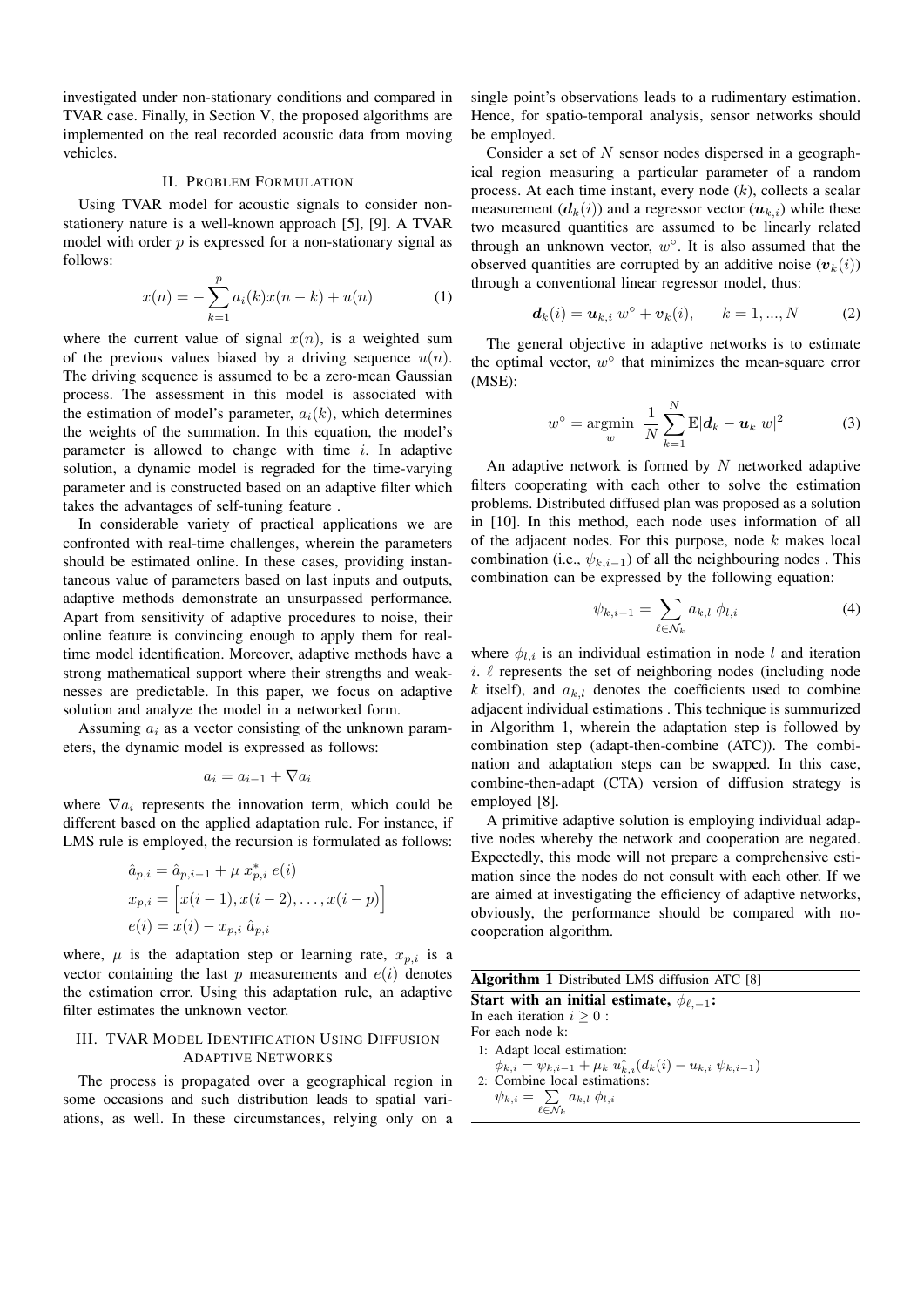### IV. PERFORMANCE ANALYSIS

To commence the analysis, we should consider some assumptions both in data and the unknown parameter. Since we are studying the diffusion networks under non-stationary conditions, we use the random walk model to consider time variations. Parameter vector varies based on the following model:

$$
\bm{w}_i^\circ = \bm{w}_{i-1}^\circ + \bm{\eta}_i
$$

where  $w_{i-1}$  is a random variable with constant mean and  $\eta_i$ is a zero-mean random sequence with covariance matrix *Rη*. The following assumption is taken for data model:

*Assumption 4.1 (Data model):*

The unknown vector,  $w_i^{\circ}$  is related to  $d$  and  $u$  as follows:

$$
\boldsymbol{d}_k = \boldsymbol{u}_k \ \boldsymbol{w}_i^{\circ} + \boldsymbol{v}_k \tag{5}
$$

where  $v_k$  denotes white noise with variance  $\sigma^2$  and independent of  $\{d_l, u_l\}$  for all *ls*.

- 1)  $u_k$  is independent of  $u_l$  for  $k \neq l$  (spatial independence).
- 2) For every k, the sequence  $u_k$  is independent over time (time independence).
- 3) The regressors  $u_k$  are produced from a source with circular Gaussian distribution with covariance matrix  $R_{u,k}$ .
- 4) The weight vector varies according to random walk model.
- 5) The sequence  $\eta_i$  is independent of  $u_{k,j}$  and  $v_k(j)$  for all *i* and *j*.
- 6) The initial conditions  $w^\circ_{-1}$ ,  $w_{k,-1}$  are independent of all  $d_i$ ,  $u_i$ ,  $v_i$  and  $\eta_i$ .

To aggregate the analysis of different types of diffusion mode, we had better deal with a general diffusion adaptive solution [11]:

$$
\begin{array}{ll}\n\phi_{k,i-1} & = \sum_{\ell \in \mathcal{N}_k} a_{1,\ell k} \, \bm{w}_{\ell,i-1} \\
\psi_{k,i} & = \phi_{k,i-1} + \mu_k \, \bm{u}_{k,i}^* [\bm{d}_k(i) - \bm{u}_{k,i} \, \phi_{k,i-1}] \\
\bm{w}_{k,i} & = \sum_{\ell \in \mathcal{N}_k} a_{2,\ell k} \psi_{\ell,i}\n\end{array} \tag{6}
$$

where  $\{a_{1,\ell k}, a_{2,\ell k}\}\$  are real non-negative coefficients corresponding to the  $(\ell, k)$  entries of  $N \times N$  combination matrices *{*A1, A2*}*. The advantage of using such method is that different choices of  ${A_1, A_2}$  lead to alternative types. If we choose  $A_1 = I_N$  and  $A_2 = A$ , diffusion ATC is set up. To reach diffusion CTA, we just ought to choose  $A_1 = A$  and  $A_2 = I_N$ , and selecting  $A_1 = I_N$  and  $A_2 = I_N$  negates the cooperation.

Error signals in diffusion mode are defined in non-stationery conditions as follows:

$$
\boldsymbol{\phi}_{k,i} \triangleq \boldsymbol{w}_i^{\circ} - \boldsymbol{\phi}_{k,i} \tag{7a}
$$

$$
\boldsymbol{\psi}_{k,i} \triangleq \boldsymbol{w}_i^{\circ} - \boldsymbol{\psi}_{k,i} \tag{7b}
$$

$$
\widetilde{\boldsymbol{w}}_{k,i} \triangleq \boldsymbol{w}_i^{\circ} - \boldsymbol{w}_{k,i} \tag{7c}
$$

The performance analysis method for diffusion algorithms is based on network matrices, in which the same quantities of

the network are collected in a single matrix. Error matrices are then defined as:

$$
\widetilde{\boldsymbol{\psi}}_i = \left[\begin{array}{c} \widetilde{\boldsymbol{\psi}}_{1,i} \\ \widetilde{\boldsymbol{\psi}}_{2,i} \\ \vdots \\ \widetilde{\boldsymbol{\psi}}_{N,i} \end{array}\right], \quad \widetilde{\boldsymbol{\phi}}_i = \left[\begin{array}{c} \widetilde{\boldsymbol{\phi}}_{1,i} \\ \widetilde{\boldsymbol{\phi}}_{2,i} \\ \vdots \\ \widetilde{\boldsymbol{\phi}}_{N,i} \end{array}\right], \quad \widetilde{\boldsymbol{w}}_i = \left[\begin{array}{c} \widetilde{\boldsymbol{w}}_{1,i} \\ \widetilde{\boldsymbol{w}}_{2,i} \\ \vdots \\ \widetilde{\boldsymbol{w}}_{N,i} \end{array}\right]
$$

Considering the following matrices:

$$
\mathcal{M} = \text{ diag}\{\mu_1 I_M, \mu_2 I_M, ..., \mu_N I_M\} \tag{9}
$$

$$
\mathcal{R}_i = \text{ diag}\left\{ \boldsymbol{u}_{1,i}^* \boldsymbol{u}_{1,i}, \boldsymbol{u}_{2,i}^* \boldsymbol{u}_{2,i}, \dots, \boldsymbol{u}_{N,i}^* \boldsymbol{u}_{N,i} \right\} \qquad (10)
$$

$$
\boldsymbol{s}_i = \text{col}\left\{ \boldsymbol{u}_{1,i}^* \boldsymbol{v}_1(i), \boldsymbol{u}_{2,i}^* \boldsymbol{v}_2(i), \dots, \boldsymbol{u}_{N,i}^* \boldsymbol{v}_N(i) \right\} \qquad (11)
$$

wherein col*{*.*}* is used to construct a block column vector, a compact relation is extracted for evolution of error matrix as follows [11]:

$$
\widetilde{\boldsymbol{w}}_i = \boldsymbol{\mathcal{B}}_i \widetilde{\boldsymbol{w}}_{i-1} - \mathcal{G} \boldsymbol{s}_i, \quad i \ge 0 \tag{12}
$$

in which:

$$
\mathbf{B}_i = \mathcal{A}_2^T (I_{NM} - \mathcal{M}\mathcal{R}_i) \mathcal{A}_1^T
$$
 (13)

$$
\mathcal{G} = \mathcal{A}_2^T \mathcal{M} \tag{14}
$$

Taking expectation from both sides of (12) we will have:

$$
\mathbb{E}\widetilde{\boldsymbol{w}}_i = \mathcal{B}_i \mathbb{E}\widetilde{\boldsymbol{w}}_{i-1} \tag{15}
$$

Since the network matrices are used to explain the diffusion mode, the random walk model should also be written in matrix form. For this aim,  $\zeta_i$  is defined as follows [7]:

$$
\begin{array}{ll}\n\boldsymbol{\zeta}_i &= \text{col}\{\boldsymbol{\eta}_i, \dots \boldsymbol{\eta}_i\} = \mathbb{1}_N \otimes \boldsymbol{\eta}_i & (NM \times 1) \\
\mathbb{1}_N &= \text{col}\{1, 1, \dots, 1\} & (N \times 1)\n\end{array} \tag{16}
$$

Rewriting the mean evolution of diffusion algorithms in nonstationary conditions we have:

$$
\mathbb{E}\widetilde{\boldsymbol{w}}_i = \mathcal{B}_i \mathbb{E}\left\{\widetilde{\boldsymbol{w}}_{i-1} + \boldsymbol{\zeta}_i\right\} \tag{17}
$$

hence, assumed time-varying parameter does not affect the mean behaviour of diffusion algorithms.

Variance relation for diffusion-based networks is formulated in stationary conditions as follows [11]:

$$
\mathbb{E} \|\widetilde{\boldsymbol{w}}_i\|_{\sigma}^2 = \mathbb{E} \|\widetilde{\boldsymbol{w}}_{i-1}\|_{F_{\text{diff}}}^2 + \left[\text{vec}(\mathcal{Y}^T)\right]^T \sigma \qquad (18)
$$

where:

$$
F_{\text{dif}}^{F} \approx \mathcal{B}^{T} \otimes \mathcal{B}^{*}
$$
  
\n
$$
\mathcal{Y} = \mathcal{G} \mathcal{S} \mathcal{G}^{T}
$$
  
\n
$$
\mathcal{S} = \mathbb{E}\left\{s_{i}s_{i}^{*}\right\}
$$
\n(19)

This relation is defined for a non-negative  $NM \times NM$  matrix  $\Sigma$  and *σ* is a  $N^2M^2 \times 1$  vector which is extracted from  $\Sigma$  by:

$$
\sigma = \text{vec}(\Sigma) \tag{20}
$$

The vec(.) operator vectorizes matrices by stacking its columns on top of each other and also devectorizes column vectors conversely. For compactness, vec(.) operator is dropped from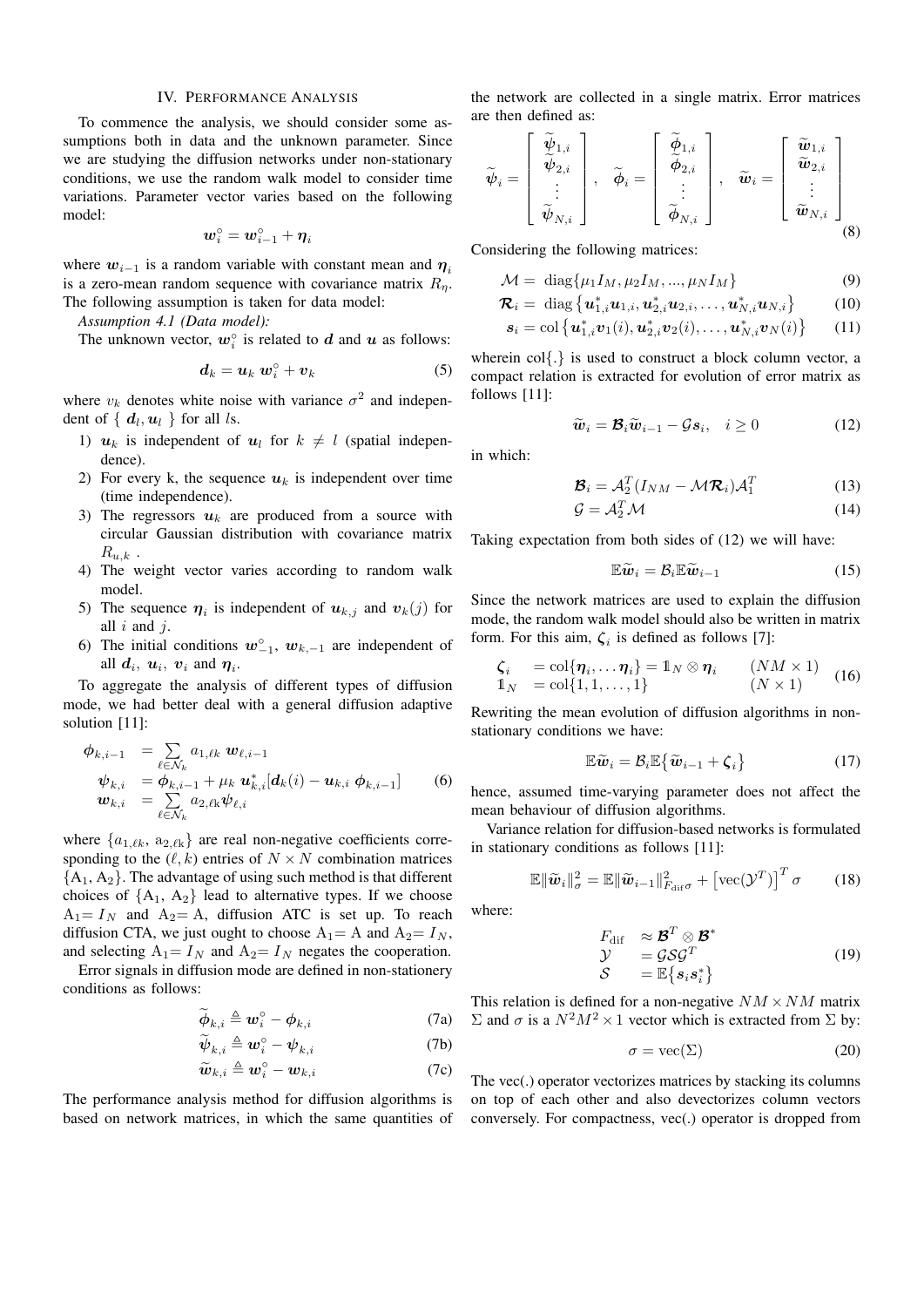(18) in weighting matrices. It can be written in the following form:

$$
\mathbb{E} \|\widetilde{\boldsymbol{w}}_i\|_{\Sigma}^2 = \mathbb{E} \|\widetilde{\boldsymbol{w}}_{i-1}\|_{\Sigma'}^2 + \left[\text{vec}(\mathcal{Y}^T)\right]^T \sigma \tag{21}
$$

wherein:

$$
\Sigma' = F_{\text{dif}} \Sigma \tag{22}
$$

The variance relation in non-stationary conditions is drawn as follows:

$$
\mathbb{E} \|\widetilde{\boldsymbol{w}}_i\|_{\Sigma}^2 = \mathbb{E} \|\widetilde{\boldsymbol{w}}_{i-1}\|_{\Sigma'}^2 + \mathbb{E} \|\boldsymbol{\zeta}_i\|_{\Sigma'}^2 + \left[\text{vec}(\mathcal{Y}^T)\right]^T \sigma \quad (23)
$$

 $\mathbb{E} \|\boldsymbol{\zeta}_i\|_{\boldsymbol{\Sigma}'}^2$  is computed in the following procedure:

$$
\mathbb{E} \|\boldsymbol{\zeta}_i\|_{\boldsymbol{\Sigma}'}^2 = \mathbb{E} \text{Tr}(\boldsymbol{\zeta}_i^* \boldsymbol{\Sigma}' \boldsymbol{\zeta}_i) \n= \mathbb{E} \text{Tr}(\boldsymbol{\zeta}_i \boldsymbol{\zeta}_i^* \boldsymbol{\Sigma}')
$$

we know that:

$$
\Sigma' = \mathbb{E} \mathcal{B}_i^* \Sigma \mathcal{B}_i
$$
  
=  $A_1 A_2 \Sigma A_2^T A_1^T + O(\mathcal{M}) + O(\mathcal{M}^2)$  (24)

if we neglect  $O(\mathcal{M})$  and  $O(\mathcal{M}^2)$  for a relatively small step size, we will have:

$$
\mathbb{E}||\zeta_i||_{\Sigma'}^2 = \mathbb{E}\text{Tr}(\zeta_i\zeta_i^*\Sigma')
$$
  
= Tr( $\mathbb{E}\zeta_i\zeta_i^*A_1A_2\Sigma A_2^T A_1^T$ )  
= Tr( $\mathcal{R}_\zeta A_1A_2\Sigma A_2^T A_1^T$ )  
= Tr( $A_2^T A_1^T \mathcal{R}_\zeta A_1 A_2 \Sigma$ ) (25)

considering:

$$
\mathcal{R}_{\zeta} = \mathbb{E}\boldsymbol{\zeta}_i \boldsymbol{\zeta}_i^* = (\mathbb{1}_N \mathbb{1}_N^T) \otimes R_{\eta}
$$
 (26)

The argument in (25) is extended as follows:

$$
\mathcal{A}_2^T \mathcal{A}_1^T \mathcal{R}_{\zeta} \mathcal{A}_1 \mathcal{A}_2 = (A_2^T \otimes I_M(A_1^T \otimes I_M)((\mathbb{1}_N \mathbb{1}_N^T) \otimes R_\eta) \times (A_1 \otimes I_M)(A_2 \otimes I_M)
$$
(27)

To simplify the obtained relation we note the following lemma:

*Lemma 4.1:* For arbitrary matrices  $A_1, A_2, \ldots, A_k$  and  $B_1, B_2, \ldots, B_k$  the following equality is true:

$$
(A_1 \otimes B_1)(A_2 \otimes B_2) \dots (A_k \otimes B_k)
$$
  
=  $(A_1 A_2 \dots A_k) \otimes (B_1 B_2 \dots B_k)$ 

Due to Lemma 4.1 we can write:

$$
\mathcal{A}_2^T \mathcal{A}_1^T \mathcal{R}_{\zeta} \mathcal{A}_1 \mathcal{A}_2 = (\mathcal{A}_2^T \mathcal{A}_1^T (\mathbb{1}_N \mathbb{1}_N^T) \mathcal{A}_1 \mathcal{A}_2) \otimes (I_M I_M R_\eta I_M I_M)
$$
 if the  
\n
$$
= (\mathcal{A}_2^T \mathcal{A}_1^T \mathbb{1}_N \mathbb{1}_N^T \mathcal{A}_1 \mathcal{A}_2) \otimes R_\eta
$$
  
\n
$$
= (\mathbb{1}_N \mathbb{1}_N^T) \otimes R_\eta
$$
  
\n
$$
= \mathcal{R}_{\zeta}
$$

Using the following equality for arbitrary matrices  $W, \Sigma$  of compatible dimensions in which  $\sigma = \text{vec}(\Sigma)$ :

$$
\text{Tr}(W\Sigma) = \left[\text{vec}(W^T)\right]^T \sigma
$$

we have:

$$
\operatorname{Tr}(\mathcal{R}_{\zeta}\Sigma) = \left[\operatorname{vec}(R_{\zeta}^{T})\right]^{T} \sigma \tag{28}
$$

Therefore, (21) is modified in non-stationary mode as follows:

$$
\mathbb{E} \|\widetilde{\boldsymbol{w}}_i\|_{\Sigma}^2 = \mathbb{E} \|\widetilde{\boldsymbol{w}}_{i-1}\|_{\Sigma'}^2 + \left[\text{vec}(\mathcal{Y}^T + \mathcal{R}_{\zeta}^T)\right]^T \sigma \qquad (29)
$$

The above relation in vector form is formulated in the following equation:

$$
\mathbb{E} \|\widetilde{\boldsymbol{w}}_i\|_{\sigma}^2 = \mathbb{E} \|\widetilde{\boldsymbol{w}}_{i-1}\|_{F_{\text{diff}}}^2 + \left[\text{vec}(\mathcal{Y}^T + \mathcal{R}_{\zeta}^T)\right]^T \sigma \qquad (30)
$$

Similar to what is proposed in [10] for the stationary mode, the following block diagonal matrices are defined:

$$
\mathcal{J}_k = \text{diag}\{0_M, ..., 0_M, I_M, 0_M, ..., 0_M\}
$$
  
\n
$$
\mathcal{T}_k = \text{diag}\{0_M, ..., 0_M, R_{u,k}, 0_M, ..., 0_M\}
$$
 (31)

Hence, the steady-state MSD and EMSE are formulated at each node under non-stationary conditions as follows:

$$
\text{MSD}_k = \left[ \text{vec}(\mathcal{Y}^T + \mathcal{R}_{\zeta}^T) \right]^T . (I - F_{\text{dif}})^{-1} . \text{vec}(\mathcal{J}_k) \tag{32}
$$

$$
EMSE_k = \left[ \text{vec}(\mathcal{Y}^T + \mathcal{R}_{\zeta}^T) \right]^T . (I - F_{\text{dif}})^{-1} . \text{vec}(\mathcal{T}_k) \quad (33)
$$

In TVAR model identification problem, the following assumptions are considered:

*Assumption 4.2 (TVAR problem):*

- 1) All of the distributed nodes are observing the same process:  $R_{u,k} = R_u$
- 2) The TVAR model is driven by a white noise. Hence, the process is driven from a circularly Gaussian distribution and the following eigendecomposition is valid:  $R_u$  = *U*Λ*U ∗*
- 3) The learning rate,  $\mu$  is assumed to be constant in all nodes:  $\mu_k = \mu$

It is proven that in stationary conditions, the following inequality is valid [11]:

$$
\mathrm{MSD}_{\mathrm{ncp}}^{\mathrm{AR}} \geq \mathrm{MSD}_{\mathrm{cta}}^{\mathrm{AR}} \geq \mathrm{MSD}_{\mathrm{atc}}^{\mathrm{AR}}
$$

To discriminate stationary (AR) and non-stationary (TVAR) cases, we use superscripts. If we extend this inequality based on series representation for network MSD [11], we will get:

$$
\frac{1}{N} \sum_{j=0}^{\infty} \text{Tr}(\mathcal{B}_{\text{ncp}}^{j} \mathcal{Y} \mathcal{B}_{\text{ncp}}^{*j}) \ge \frac{1}{N} \sum_{j=0}^{\infty} \text{Tr}(\mathcal{B}_{\text{cta}}^{j} \mathcal{Y} \mathcal{B}_{\text{cta}}^{*j})
$$
\n
$$
\ge \frac{1}{N} \sum_{j=0}^{\infty} \text{Tr}(\mathcal{B}_{\text{atc}}^{j} \mathcal{Y} \mathcal{B}_{\text{atc}}^{*j})
$$
\n(34)

If the differences in non-stationary conditions are considered, needs to be modified as follows:

$$
\frac{1}{N} \sum_{j=0}^{\infty} \text{Tr}(\mathcal{B}_{\text{ncp}}^{j}(\mathcal{Y} + \mathcal{R}_{\zeta}) \mathcal{B}_{\text{ncp}}^{*j}) \geq \frac{1}{N} \sum_{j=0}^{\infty} \text{Tr}(\mathcal{B}_{\text{cta}}^{j}(\mathcal{Y} + \mathcal{R}_{\zeta}) \mathcal{B}_{\text{cta}}^{*j})
$$
\n
$$
\geq \frac{1}{N} \sum_{j=0}^{\infty} \text{Tr}(\mathcal{B}_{\text{atc}}^{j}(\mathcal{Y} + \mathcal{R}_{\zeta}) \mathcal{B}_{\text{atc}}^{*j})
$$
\n(35)

*Lemma 4.2:* For arbitrary matrices A, B, and C and a nonnegative matrix Σ

$$
\text{Tr}(ABC) \le \text{Tr}(A(B+\Sigma)C)
$$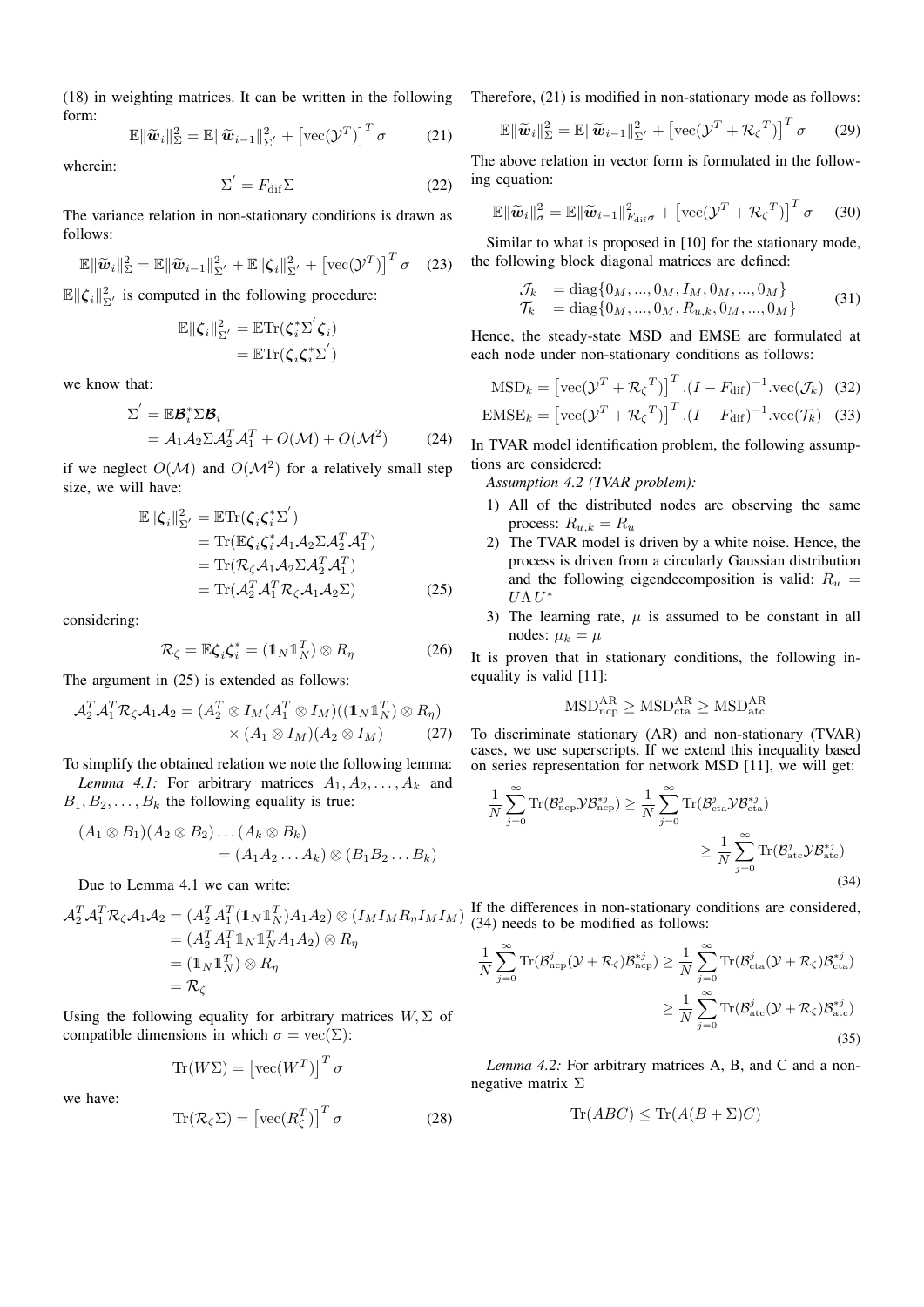As it can be seen in lemma (4.2), the terms are increased monotonically. Since the increase is constant throughout the inequality, it will not change. Therefore, we can write for TVAR problem:

$$
MSD_{\text{ncp}}^{\text{TVAR}} \ge MSD_{\text{cta}}^{\text{TVAR}} \ge MSD_{\text{atc}}^{\text{TVAR}} \tag{36}
$$

### V. EXPERIMENTAL RESULTS

The real data set being discussed in this paper was collected at the third SensIT situational experiment (SITEX02), organizedby DARPA/IXOs SensIT (Sensor Information Technology) program available at [12]. In this real raw dataset, 23 WINS NG 2.0 [13] nodes were dispersed over a geographical region. During the experiment, two vehicles went through this region and the nodes recorded three modalities: acoustic, seismic and infra red. In this paper, we focus on the acoustic modality.

We consider that the spatio-temporal signal source produces a complex circular Gaussian field in the spatial and temporal dimensions. Since the field is generated by a moving signal source, a fixed sensor observes an approximately Gaussian process. This assumption helps us to establish the spatial coherence regions [14].

The quality of the estimation in a collaborative routine is closely related to the quality and validity of the shared data. In this experiment, sensor nodes are distributed over a considerably large area. Considering that the moving signal source will be near a particular set of nodes at each time instant, obviously collaborating among all nodes is not effective at all. To solve this challenge, some coherent cells should be considered, wherein the observations are correlated. Based on the proposed approximation in [14], [15], rectangular cells are chosen with the following slides:

$$
D_{c,x} = \frac{v}{B_t} \tag{37}
$$

in which  $v$  is the sound speed and  $B_t$  is the bandwidth of the underlying temporal signal. Considering  $B_t = 50$ Hz, we divide the entire field into some rectangular cells as indicated in Fig.1.

To select an appropriate order for the underlying TVAR model, minimum description length (MDL) criterion is used [16],

$$
MDL(M) = l \ln(\sigma'_v) + M \ln(l)
$$
 (38)

in which, *M* and *l* denote order and length, respectively. In this criterion,  $\sigma'_v$  is the estimated additive noise variance. The desired order (*M*) is then obtained by minimizing MDL. To use this AR-oriented criterion, we applied the MDL to 250 ms sections of a sample recorded signal and extracted the best order for each section. Afterwards, the maximum section order is considered as the best. Using this strategy, we employ  $M = 10$ .

The other challenge in this implementation is that the desired vector is unknown. To calculate MSD and EMSE in each algorithm, we need to have a known desired vector. For that. we assumed a centralized adaptive algorithm [17], in which



Fig. 1. AAV3 Trajectory.

the estimation is calculated based on all nodes' observations, prepares a great deal more accurate parameter compared to diffusion networks . As a result, the estimated parameter obtained by a centralized adaptive scheme considered to be the desired parameter, and other algorithms are compared to it.

We ran different algorithms to estimate the acoustic signature of the moving vehicle for the test named AAV3. The trajectory is depicted in Fig. 1, as well as the considered diffusion topology in each cell.

Network MSD and EMSE for different cells are depicted in Figs. 2 and 3. Based on the trajectory shown on Fig.1, we expect that the first distortion occurs in cell 7, and the last in cell 1, respectively. Since, the moving source has not passed cell 4, we do not expect any distortion there. These expectorations are well observable in both MSD and EMSE plots. The obtained order for MSD in (36) is valid through all cells. A considerable difference occurs in cells 1, 2, 4 and 7, where we have fully-connected diffusion networks. All nodes in a fully-connected diffusion ATC network act as a fusion center, hence the network resembles the centralized algorithm's performance. Yet, the expected order is not broken.

The network EMSE in different cells is depicted in Fig. 3. EMSE shows the ability of the estimated parameter to construct the signal. While, EMSE experiences oscillation due to the high obtained accuracy, the obtained order for MSD is still valid.

#### VI. CONCLUSION

In this paper, we employed diffusion adaptive networks for acoustic signature estimation. Considering TVAR model for acoustic signature we proposed employing diffusion adaptive networks for model identification problem. To analyze the performance of the proposed algorithms, we thoroughly considered and extracted the network MSD and EMSE under nonstationery conditions. Afterwards, based on the obtained error criteria and under TVAR modeling problem conditions, diffusion ATC and CTA were compared with a non-cooperative algorithm. The comparison proved the superiority of diffusion ATC and CTA, respectively. Using the proposed methods we